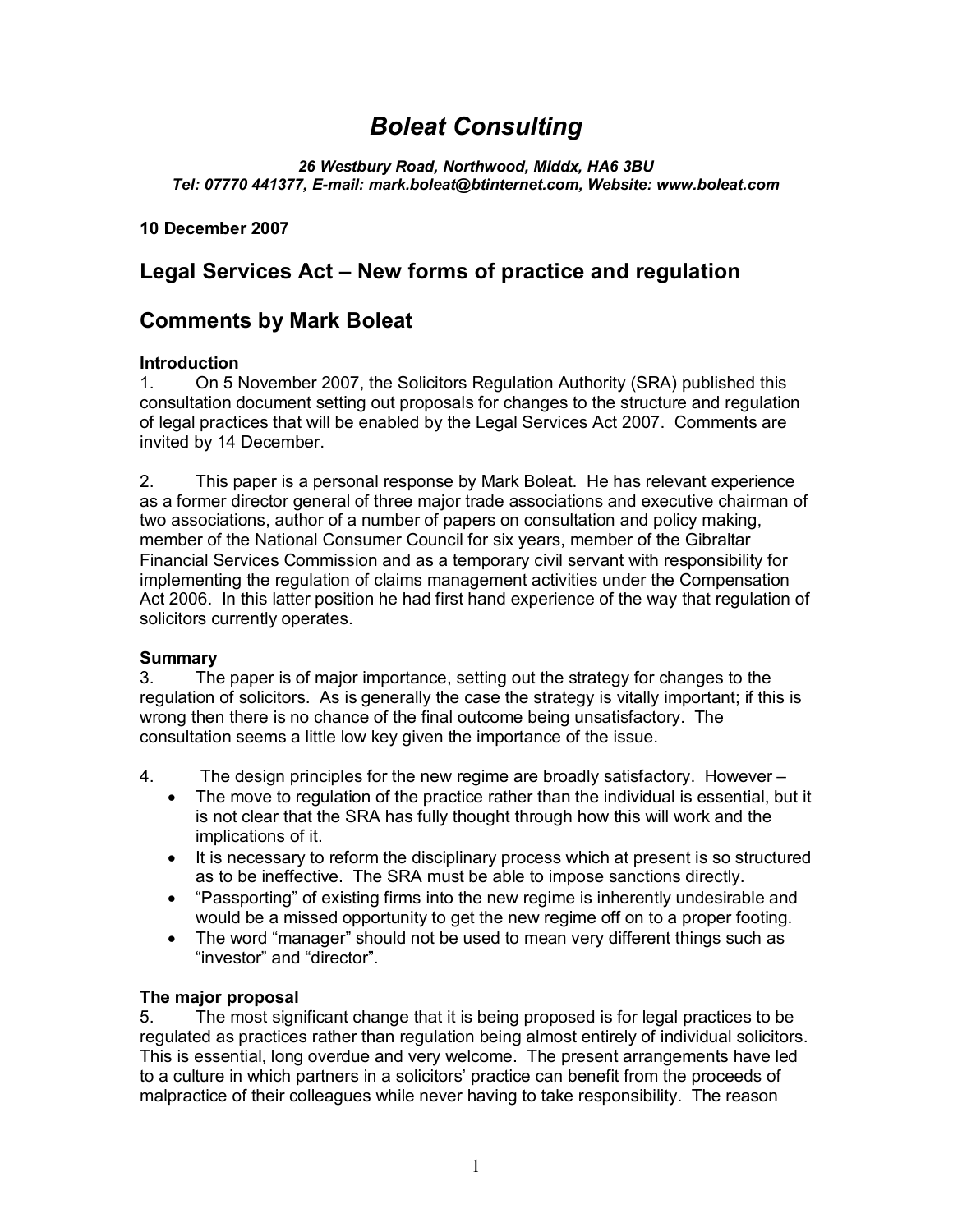why systematic malpractice (for example in respect of breaches of the rules on referral fees) has been allowed to continue for so long is partly because there is little incentive on a practice to ensure that every part of the practice is operating within the rules. This is in contrast to normal commercial practice where the board and management of the business is responsible for each part of the business.

6. Under the new arrangements all the partners in a firm and the firm as a whole must be jointly and severally liable for everything that goes on in the firm. This would reflect the position in other regulated sectors and should help ensure that within a firm those responsible for owning and managing it should put in place the necessary compliance arrangements.

7. Para 3.1 has a strange comment in this respect: "rules and sanctions which apply to an individual within a firm (including an LDP) will apply to all individuals within the firm, including non-solicitor partners and non-solicitor employees". This is not the way that it should work. Rather, the rules and the sanctions should apply to the firm as a whole. If there is a sufficient evidence that an individual acted improperly then it may be appropriate for action to be taken against that person as well, but generally any action must be against the firm.

#### **The missing proposal**

8. Most regulators have the power to impose sanctions on the firms they regulate – generally extending to removing their licence to operate. There is then a right of appeal to an independent tribunal. This is the case for example for the Financial Services Authority and also for the Claims Management Regulator established under the Compensation Act 2006. By contrast, the SRA has to prosecute before a tribunal. This is a very lengthy and costly process. Solicitors engaging in malpractice, which in some case extends to facilitating serious crime, know this and correctly perceive that they can get away with malpractice for years and probably for ever.

9. This has been amply illustrated by an SRA monitoring exercise conducted in 2006 which showed widespread non-compliance with the referral fee rules. The most recent report to the SRA Board, in June 2007, reported on follow-up work: **"**we have discovered significant levels of non-compliance in the firms which we have targeted for visits on the basis of a risk assessment (not a profession-wide survey). More analysis of the effects of this non-compliance will be undertaken." However, there was little evidence of enforcement activity being undertaken. Indeed, rather than taking action against solicitors found to be breaching the Rules the paper suggested action being taken against introducers -

"We are undertaking a mailing to introducers and their regulators in which we advise them of the rules to which solicitors are subject. We warn that if an introducer persists in leading solicitors to breach the regulatory requirements, the SRA will consider "naming and shaming" the introducer, and warn solicitors against accepting referrals from that source."

10. This is an indictment of the process. It is saying that the SRA is unable to enforce its own rules and instead is proposing to "name and shame" introducers.

11. The SRA must develop proposals that will enable action to be taken more quickly and effectively against solicitors who do not comply with the rules. While the legal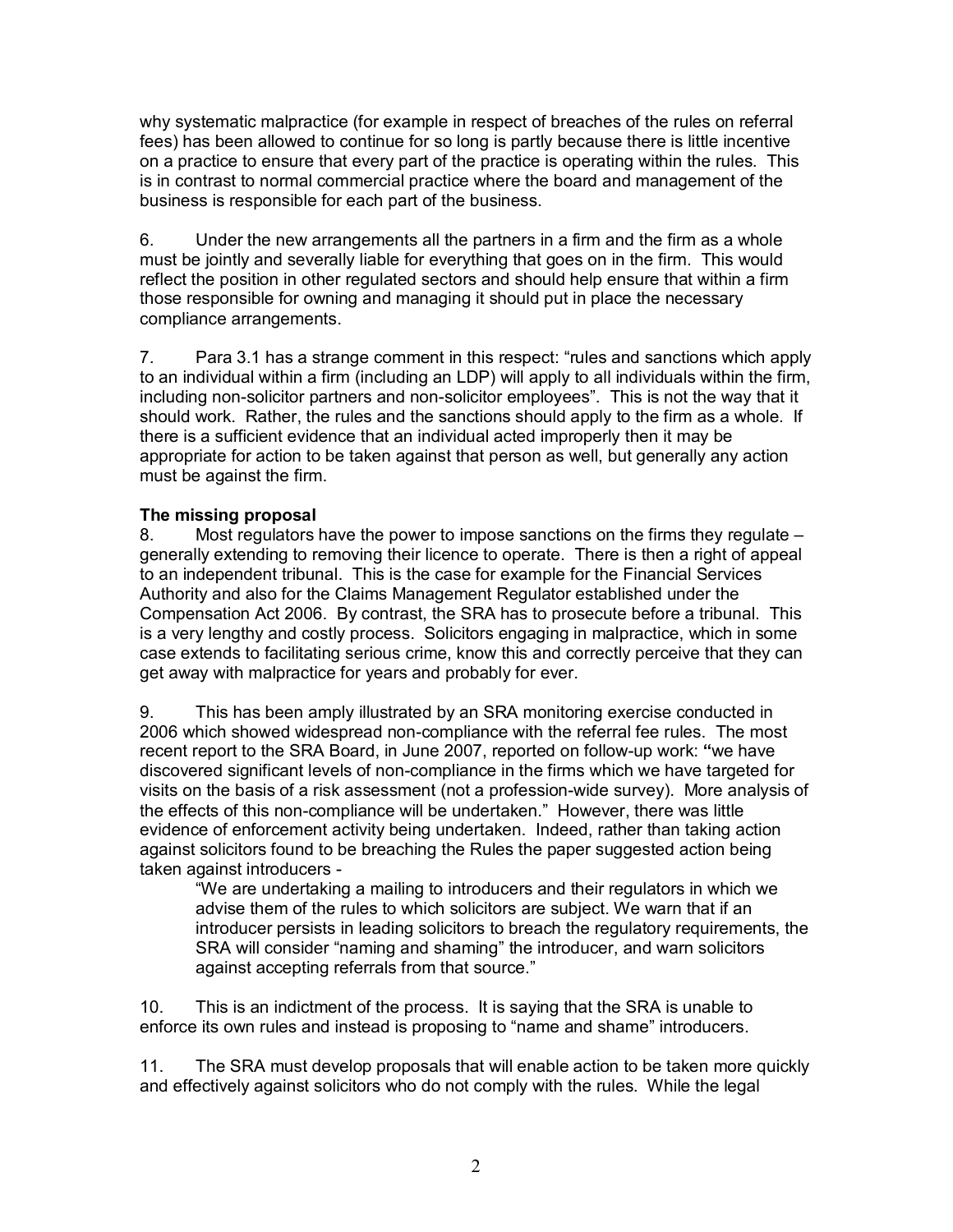framework may well be unsatisfactory it should be possible to devise a satisfactory workaround. If this is not done the regulation of solicitors will continue to be ineffective.

#### **Passporting**

12. Para 3.9 proposes that all existing practices will be "passported" into the new arrangements, that is they will automatically be authorised and not be required to provide any information. This practice, more commonly known as "grandfathering", was used in the financial services industry with unsatisfactory results, and has subsequently been abandoned. It is at the point of application when the regulator has most power and is best in a position is set out his store and to use a system which helps force compliance. The Claims Management Regulator did this with good effect (an analysis is available). The SRA should avoid the easy option and instead require all firms to seek authorisation. The application process should require practices to self-certify that they comply with SRA rules and also other basic legal requirements, for example those governing information on websites.

#### **Detailed points**

13. The paper refers to the involvement of non-lawyer "managers" in LDPs although this term is subsequently defined in para 3.7 as "partners, members or directors". This wording is misleading. A director, a member and a partner are not managers. The correct reference should be to partners, investors and directors.

14. The SRA should consider using an online application system only, as this reduces the scope for incomplete or inaccurate application forms.

### **Answers to consultation questions**

The SRA has asked for comments on a number of specific points. These are not necessarily the major issues. The specific points and a short response to each are -

1. The proposed timescale for the introduction of LDPs (15 – 18 months to introduce the new regulatory regime).

This seems rather long bearing in mind that the current basic structure is remaining.

2. Design principles.

These are satisfactory.

3. "Fit and proper" test for non-lawyers, and whether there should be any requirements for other authorised persons.

This is appropriate but should be no more onerous than that applying to solicitors.

4. Moving to an annual process for all recognised bodies.

An annual process is appropriate and should not be onerous.

5. Moving to an individual process for the issue of practising certificates

This is appropriate.